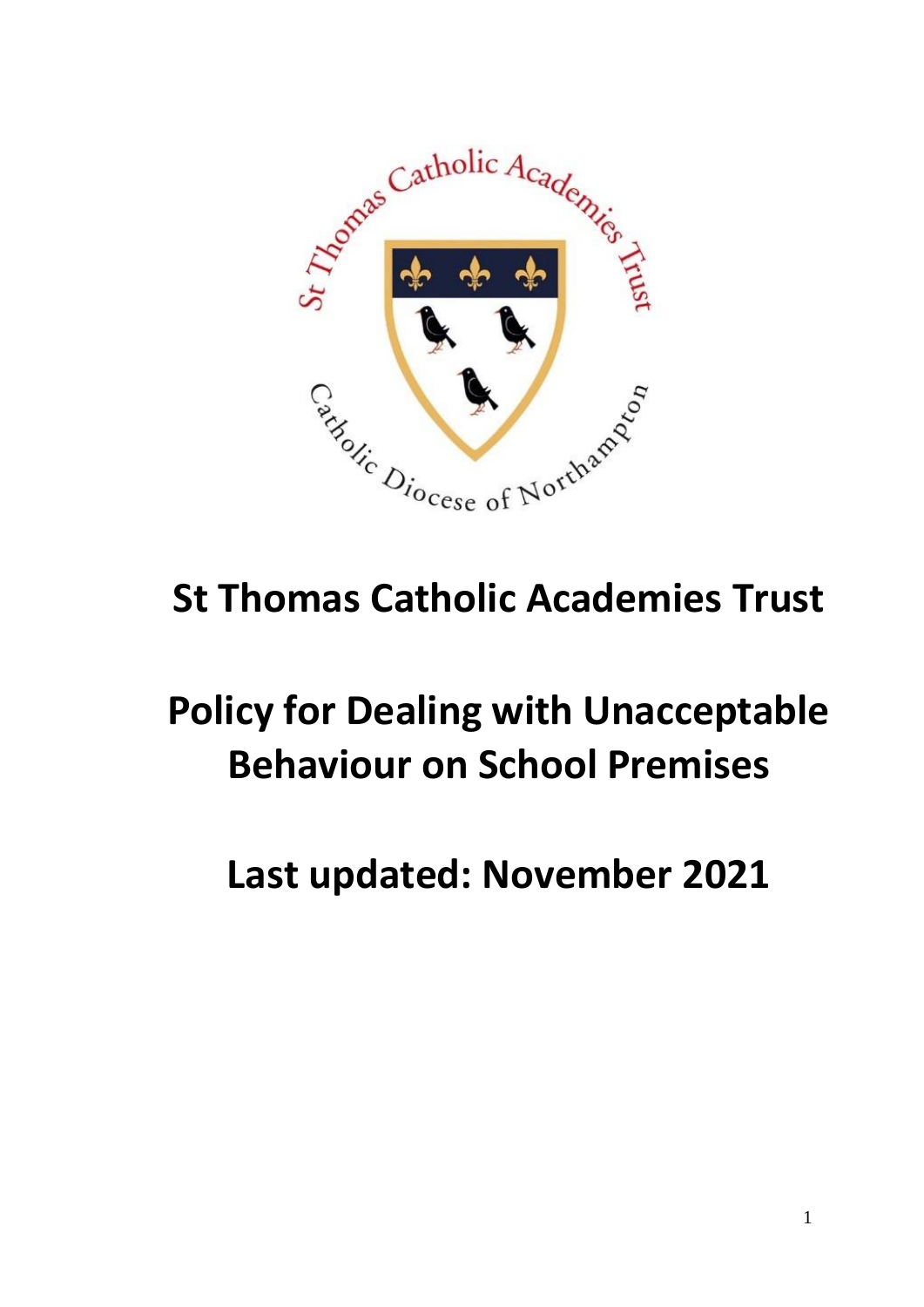## **Introduction**

The vast majority of parents, carers and other visitors to our school are supportive of the school, its teachers, other members of staff, its students, their parents and other visitors, and act in a reasonable way, ensuring that the school is a safe, orderly environment in which students can learn. Occasionally, however, a negative attitude is expressed in an aggressive, verbally abusive or physically abusive way towards these members of the school community which is unacceptable and will not be tolerated.

The school requires its teachers and other members of staff to behave professionally in these difficult situations, attempting to defuse the situation wherever possible, and to seek the involvement of other members of staff as appropriate. However, all teachers and members of staff have the right to work without fear of harassment, violence, intimidation or abuse.

The school expects parents and other visitors to always behave in a reasonable way towards all members of the school community. This policy outlines the steps that will be taken where the behaviour displayed falls below the standard the school expects and will not be tolerated.

The types of behaviour which are unacceptable and will not be tolerated are:

- shouting, either in person or over the telephone;
- using intimidating language or behaviour;
- using threatening language or behaviour;
- using abusive language or behaviour;
- using insulting language or behaviour;
- using aggressive or offensive hand gestures;
- shaking or holding a fist towards another;
- swearing;
- pushing, shoving or jostling;
- hitting, slapping, punching or kicking;
- spitting;
- any other behaviour likely to cause anybody witnessing it (including the recipient) alarm, distress or to fear that violence may be used against them or others.

This is not an exhaustive list but seeks to provide illustrations of such behaviour.

#### **Permission to enter and be on the school's premises**

Parents have "implied permission" to enter and be on the school's premises for reasons relating to their child / children's education. This means that parents are welcome come to the school to drop off and collect their children, to speak to teachers and other members of staff about their children, or for meetings, parents' evenings and social events. Parents do not have a legal right to enter or be on the school's premises without a good reason.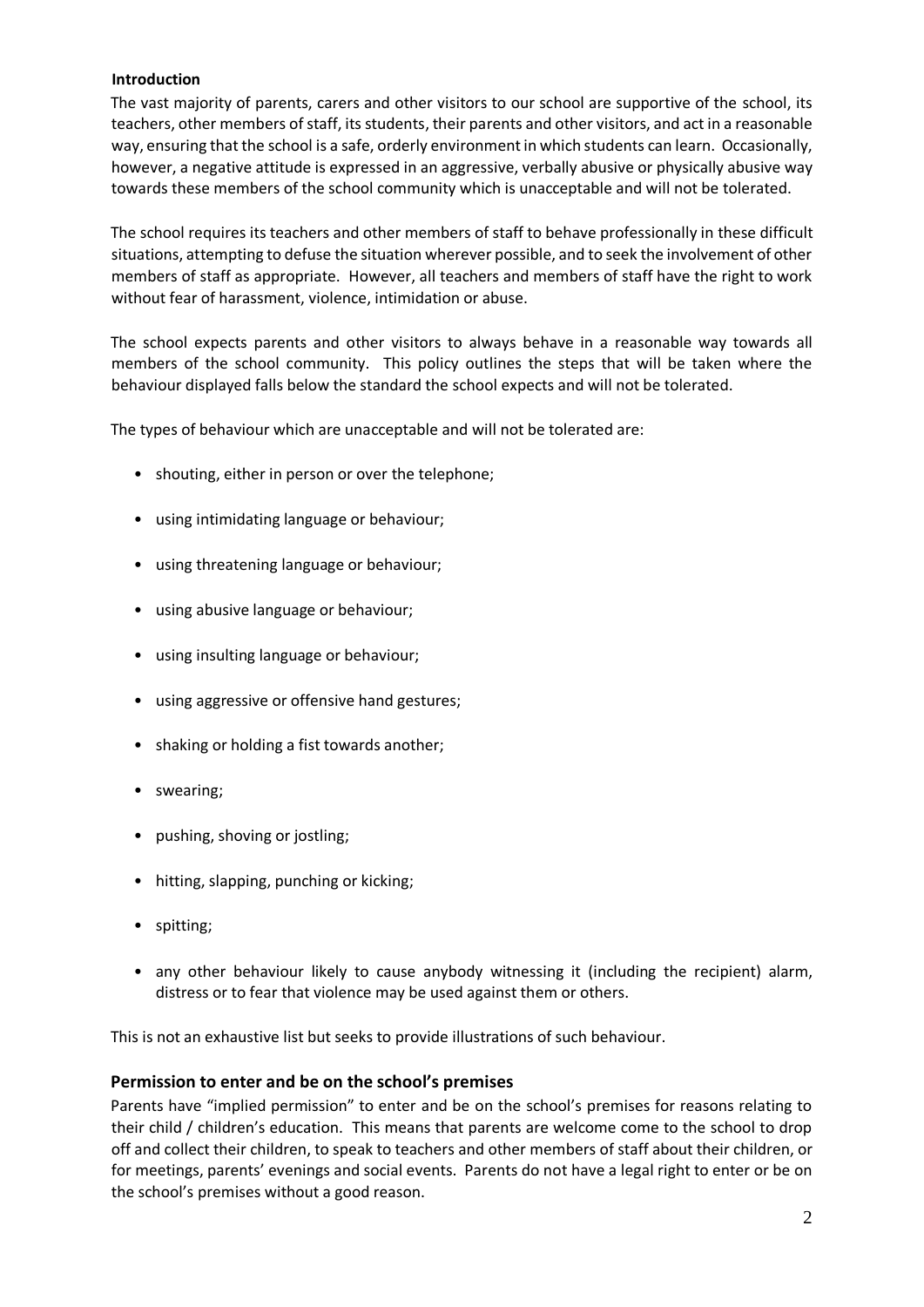In education law, the term "parent" includes the natural or adoptive parents of a student, as well as a non-parent with care of a student and a non-parent with parental responsibility of a student. For the purposes of this policy only, the term "parent" will also include a non-parent who does not have care of or parental responsibility for a student, but who is involved in looking after a student on a regular basis (for example, a childminder, non-resident partner of a parent or relative who takes the student to or from school, is involved with the care of the student in some other way, or a person whose emergency contact number we have been provided with).

Other visitors also have "implied permission" to enter and be on the school's premises if they have a reason, for example a courier or delivery person, or a member of the public attending the school's office to make enquiries about something. Members of the public without a good reason for entering or being on the school premises are trespassing.

## **Withdrawal of permission to enter and be on the school's premises**

The school has the right to withdraw the "implied permission" for a parent or visitor to enter or be on the school's premises if their behaviour while they were previously on the school's premises was unacceptable. The withdrawal of the "implied permission" will be effective as soon as the parent or other visitor has been told that they must leave and are prohibited from returning, and will be confirmed in writing by recorded delivery if the home address is known. The full procedure that the school will follow is outlined in further detail below.

Once the "implied permission" has been withdrawn, the school will ask the police to remove the parent or visitor if they appear on the school's premises. If the parent or visitor causes a nuisance or disturbance while they are on the school's premises, they may also be prosecuted in the criminal courts under Section 547 of the Education Act 1996, be liable to pay a fine of up to £500.00 and have a criminal conviction recorded against them.

Where a parent has had their "implied permission" to enter and be on the school's premises withdrawn, the school will, in appropriate cases, make alternative arrangements for the parent's children to be dropped off and collected from the school, and in relation to parents' evenings and other meetings.

## **Other criminal offences**

In addition to the criminal offence under Section 547 of the Education Act 1996 outlined above, unacceptable behaviour by a parent or visitor can also amount to several other forms of criminal offence. Some of these criminal offences are listed below:

#### • **Common Assault**

This is committed when member of the school community has been assaulted and no injury or very minor injuries have been caused. The offence is more serious if it is racially aggravated by the words or behaviour used just before or during the assault.

#### • **Assault occasioning Actual Bodily Harm**

This is committed when a member of the school community has been assaulted and slightly more serious injuries have been caused falling short of fractures or deep wounds. The offence is more serious if it is racially aggravated by the words or behaviour used just before or during the assault.

#### • **Grievous Bodily Harm**

This is committed when a member of the school community has been assaulted and serious injuries have been caused such as fractures or deep wounds. The offence is more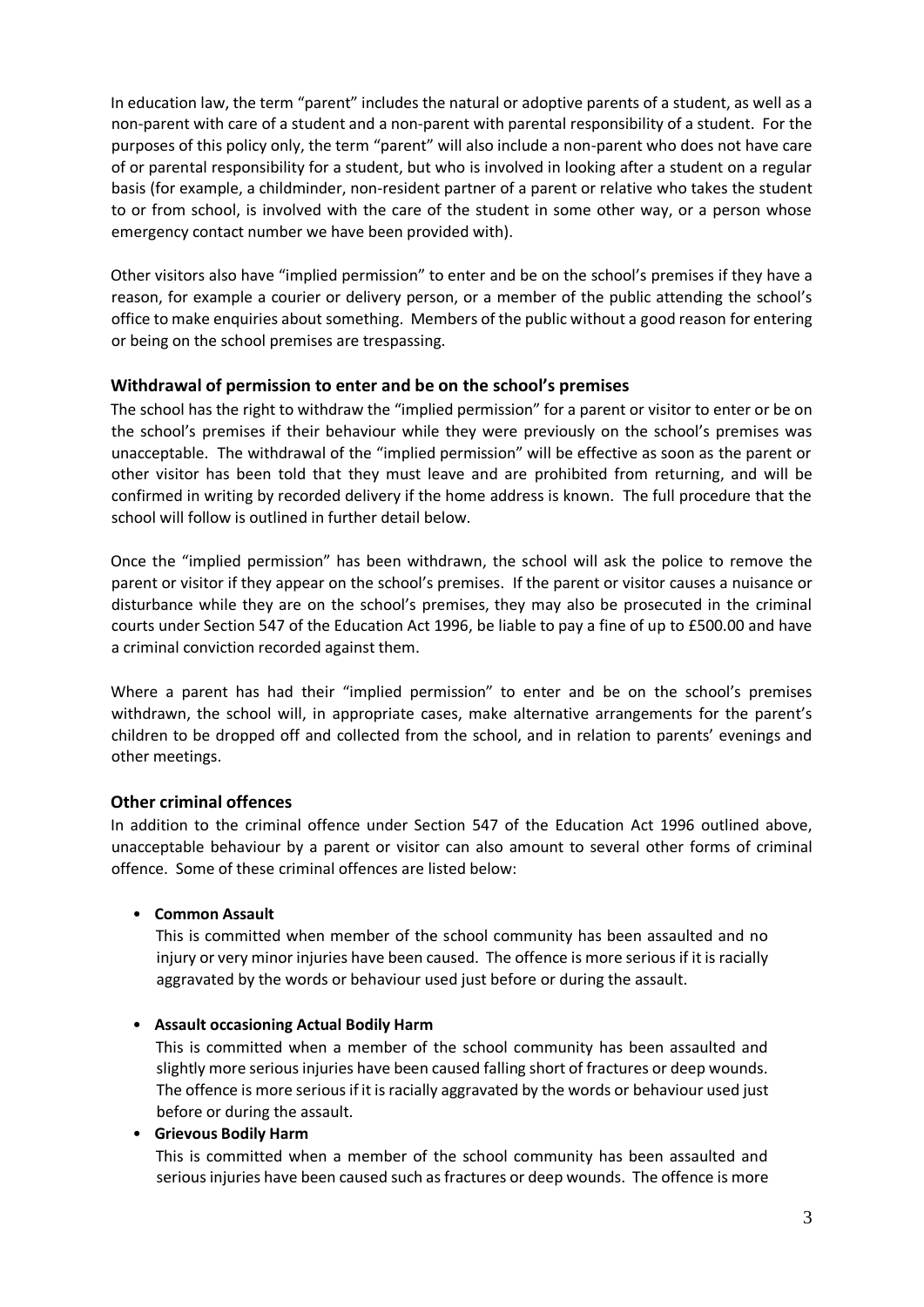serious if it is racially aggravated by the words or behaviour used just before or during the assault, and there are two forms of the offence; intention to cause the injury (the more serious of the two) and being reckless as to causing the injury.

## • **Public Order Offences**

This group of offences are committed when a parent or visitor has used threatening, abusive or insulting words or behaviour likely to cause harassment, alarm or distress; or likely to cause fear of violence; or with intent to cause fear of violence; or using or threatening unlawful violence likely to make those witnessing the incident fear for their safety.

## • **Criminal Damage**

This is committed when a parent or visitor has destroyed or damaged property belonging to the school or a member of the school community, intending to do so or being reckless as to doing so. The offence is more serious where the damage was caused by fire, or there was an intention or recklessness as to endangering life.

## • **Possession of an Offensive Weapon or Bladed Article on School Premises**

This is committed when a parent or visitor enters the school's premises with a knife or an offensive weapon. It does not matter if the parent or visitor intended to use the knife or weapon.

Where the school believes that a parent or visitor's conduct would amount to a criminal offence, the school will report the incident to the police for immediate investigation and prosecution. The school will co-operate fully with the police, including encouraging teachers and other members of staff to provide witness statements and to attend court to give evidence at a trial.

Where a parent or visitor's conduct amounts to a criminal offence, the school will, in all but exceptional cases, immediately withdraw their "implied permission" to enter and be on the school's premises.

## **The procedure for withdrawing implied permission to be on the school's premises**

The initial decision to withdraw "implied permission" will be made by the Headteacher or, in the Headteacher's absence from school, the Deputy Headteacher. The decision will be reviewed on a regular basis by the Chair of Governors, who can delegate this task to another Governor in appropriate cases.

Stage 1 – Warning letter from the Headteacher before implied permission withdrawn. Where a parent or visitor has behaved in a way which is unacceptable to the school for the first time, they are likely to receive a letter warning them that, if the behaviour is repeated, their "implied permission" to enter and be on the school's premises will be withdrawn. The Headteacher will send a letter<sup>1</sup> to the parent or visitor confirming the warning and the consequences of failing to heed it.

However, where the unacceptable behaviour is serious and/or amounts to a criminal offence, it is likely that the parent or visitor's "implied permission" will be withdrawn immediately without warning under Stage 2.

## Stage 2 – Letter from the Headteacher withdrawing implied permission.

Where a parent or visitor has already received a warning letter under Stage 1 and has behaved in an unacceptable way again, or where a parent or visitor has engaged in serious misconduct and/or

1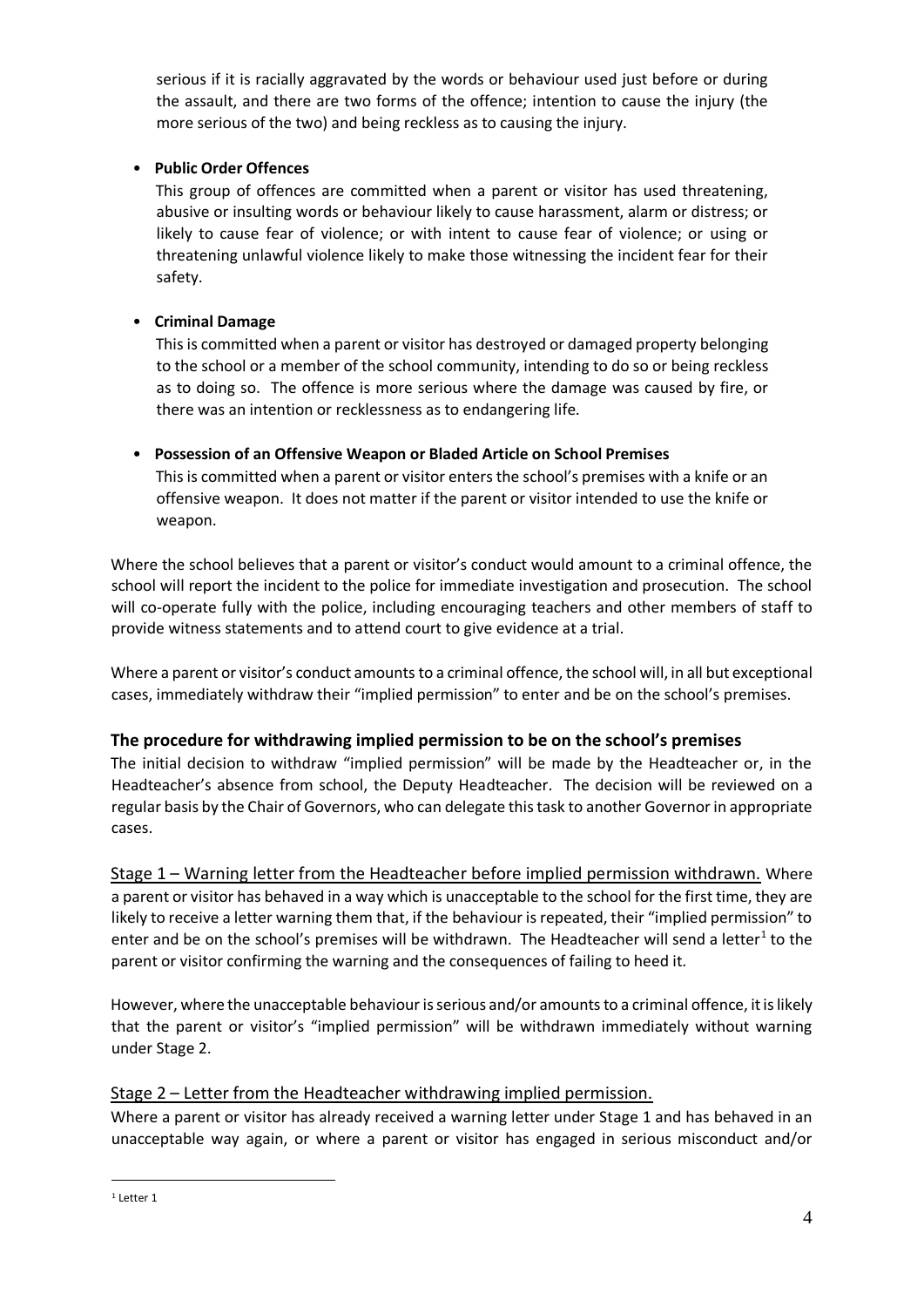conduct amounting to a criminal offence, their "implied permission" to enter and be on the school's premises will be withdrawn. If possible, they will be verbally informed that they are prohibited from entering or being on the school's premises immediately after the incident or as soon as practicable thereafter. In any event, the Headteacher will send a letter<sup>2</sup> to the parent or visitor confirming the withdrawal of their "implied permission" and the consequences of failing to comply.

The prohibition will initially last for **ten school days** from the date of the letter. The parent or visitor will be invited to provide written comments within **five school days** of the date of the letter. By the **tenth school day** from the date of the letter, the Chair of The Local Academy Committee will review the Headteacher's decision in accordance with Stage 3 (whether or not any written comments have been received) having been provided with all documentation relating to the incident (and any previous incidents), the Headteacher's record of the decision and the reasons for it.

Stage 3 – Review of the Headteacher's decision by Chair of the Local Academy Committee. The Chair of The Local Academy Committee will, within **ten school days** of the date of the letter notifying the parent or visitor of the Headteacher's decision to withdraw their "implied permission" to enter and be on the school's premises, review the decision made, having considered all documentation relating to the incident (and any previous incidents), the Headteacher's record of the decision, the reasons for it, confirmation as to whether the parent or visitor has complied with the instruction, and any written comments received from the parent or visitor.

The Chair of The Local Academy Committee must consider whether, with the benefit of hindsight, the Headteacher's decision, made in the immediate aftermath of the incident, was unjustified; whether, although the Headteacher's decision was justified at the time, the withdrawal of "implied permission" for a period of ten school days is sufficient to serve as a warning and to allow the parent of visitor time to reflect upon their past and future behaviour; or whether the Headteacher's decision was entirely justified and should be confirmed for further review at a later date.

The Chair of The Local Academy Committee will, by the **tenth school day** of the date of the letter, write to the parent or visitor confirming whether the decision of the Headteacher has been confirmed<sup>3</sup> or revoked<sup>45</sup>, stating their reasons.

Where the decision has been confirmed, the letter will confirm the date of the next review, which will be for a period of between fifteen and thirty school days, or until the last day of the term or half term period, at the Chair of Governor's discretion, subject to **a maximum period of thirty school days**.

Where the decision has been confirmed, the parent or visitor will be invited to provide further written comments **at least five school days** before the date of the next review. These comments should be restricted to the parent or visitor's conduct since the decision was last confirmed or any new consequences of the decision, and should not repeat comments provided previously which the Chair of The Local Academy Committee will already be in possession of.

## Stage 4 – Further reviews of the decision.

Where the Headteacher's decision was confirmed by the Chair of The Local Academy Committee under Stage 3, or the decision has previously been confirmed under Stage 3, the Chair of The Local Academy Committee will carry out a further review of the decision **by the review date,** having considered all documentation relating to the incident (and any previous incidents), the Headteacher's record of the

1

<sup>2</sup> Letter 2

<sup>3</sup> Letter 3A

<sup>4</sup> Letter 3B

<sup>5</sup> Letter 4A